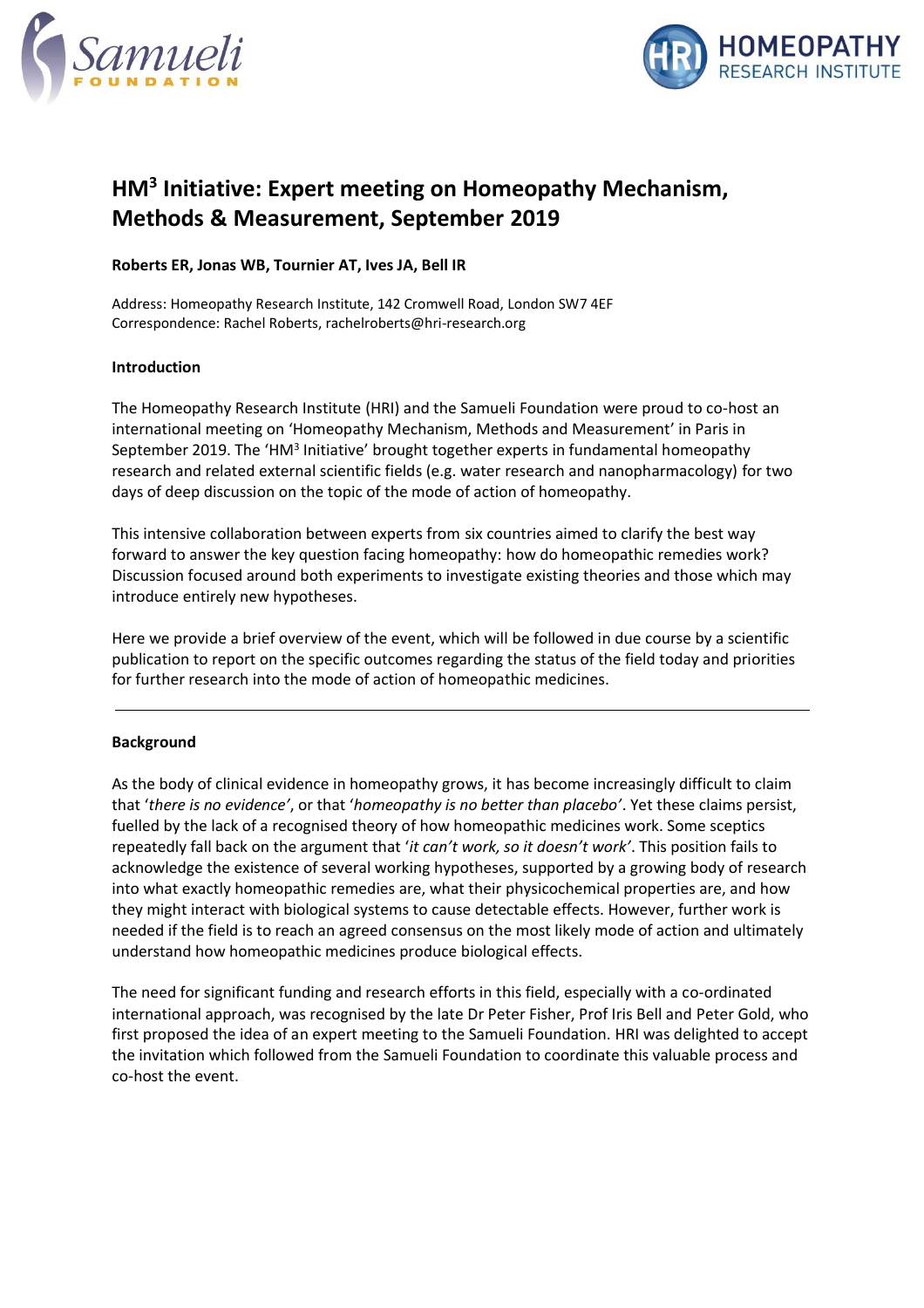## **The HM<sup>3</sup> Initiative**

The "HM<sup>3</sup> Initiative: Homeopathy Mechanism, Methods and Measurement" was held in Paris on 20-21 September 2019. The intense two-day meeting was chaired by Rachel Roberts, HRI's Chief Executive, and Dr Wayne Jonas, representing the Samueli Foundation. Together they led a panel of ten invited experts, including Dr Stephan Baumgartner (*Switzerland*), Prof Iris Bell (*USA*), Prof Jayesh Bellare (*India*), Dr Steven Cartwright (*UK*), Prof Martin Chaplin (*UK*), Dr John Ives (*USA*), Dr Walter von Lucadou (*Germany*) and Dr Alexander Tournier (*Germany*). Written contributions from Prof Vittorio Elia (Italy), who was unable to attend at the last moment, were incorporated into the discussion process.

The concept was to provide an opportunity for leading researchers in the field worldwide to establish the following points: What do we agree on? What do we disagree on? And most importantly, to establish the best way forward for fundamental research in homeopathy.

The group aimed to generate a set of experimental priorities which, by investigating questions at the heart of divergent opinions, have the potential to move the field forward towards a robust comprehensive working theory of the mode of action of homeopathic medicines.

The first three sessions focused around specific existing theories, followed by further sessions comprising discussion of more general topics.

#### **Session 1: Non-local models**

The first session, considering potential non-local modes of action of homeopathy, was opened by Dr Wayne Jonas (USA) and Dr Walter von Lucadou (*Germany*) who presented on the Placebo Effect<sup>1</sup> and Generalized Quantum Theory (GQT) entanglement<sup>2</sup>, respectively.

The ensuing discussion centred on the clinical evidence in homeopathy, how this evidence supports or refutes the placebo effect theory and the issues associated with ascertaining causality from experimental correlations. In this context, the 2014 meta-analysis by Mathie et al. was presented as a key piece of evidence as its rigorous analysis found that individualised homeopathy shows distinct benefits over the placebo effect<sup>3</sup>.

Although the need for a greater number of high-quality, independently replicated clinical trials focusing on individual named conditions was acknowledged, the placebo hypothesis was considered insufficient to fully explain homeopathy's observed biological effects and current clinical data.

The question was then asked whether biological experiments would be better suited to settle the issue of causation. Although more robust statistics can be obtained when performing such laboratory studies, ultimately it was agreed that only a testable mode of action could satisfactorily answer the question of causality. As it is particularly challenging to devise conclusive experiments to test the GQT theory, it was decided it would be put aside in the subsequent considerations.

#### **Session 2: Local models**

In the second session, discussion turned to the physicochemical properties of homeopathic remedies. Prof Jayesh Bellare (*India*) presented on the Nanoparticle Theory of homeopathy, where a Nanoparticle is defined as an aggregate or particle ca 100nm in diameter. Such nanoparticles are formed during the trituration and succussion (the process why which homeopathic drugs are produced) and carried through the dilution steps by froth flotation. In this way nanoparticles attach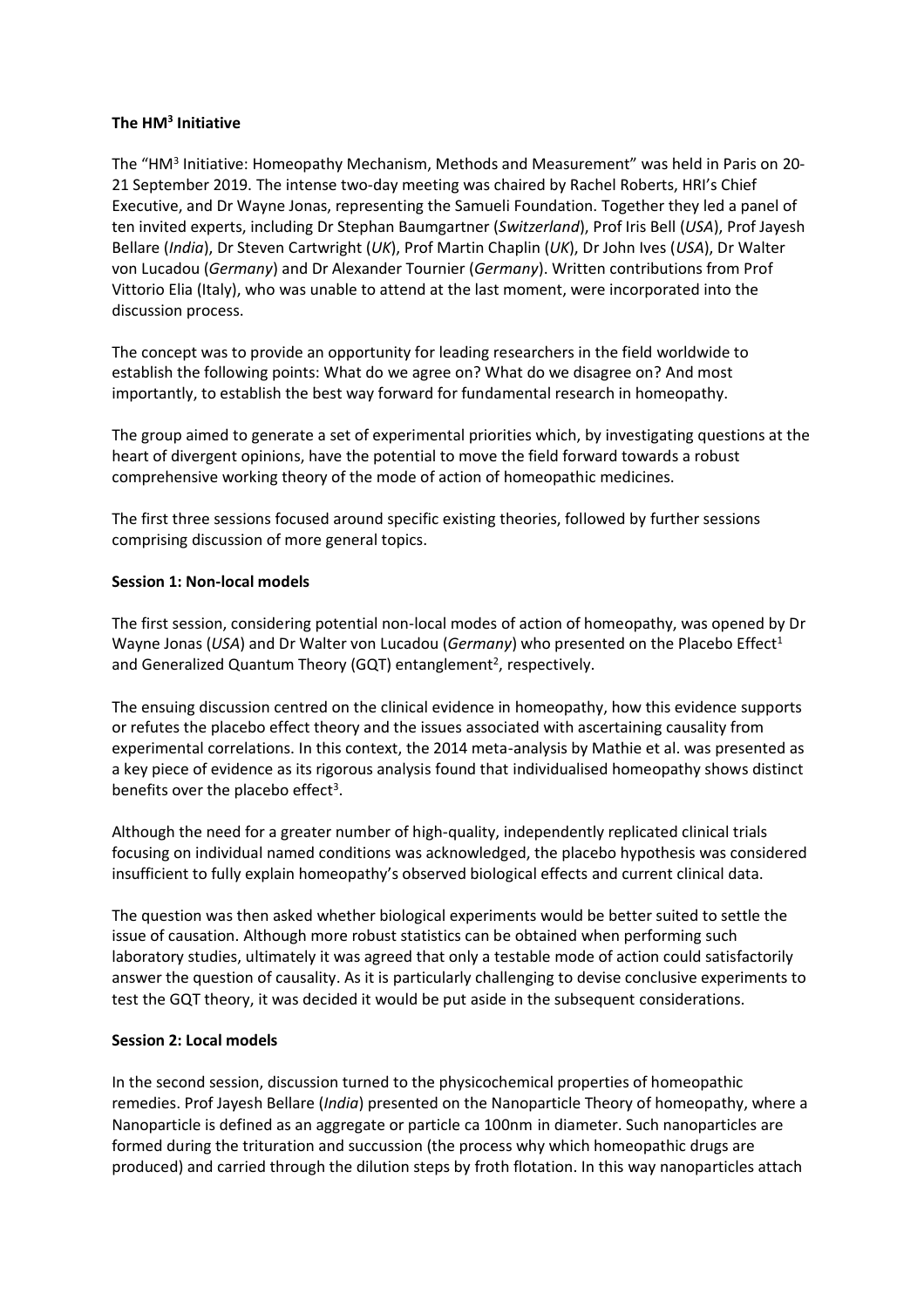to the surface of nanobubbles and become concentrated in the top layer of the medium<sup>4</sup>. Prof Bellare concluded that he was confident the debate about homeopathy had moved on from claims that there is nothing in the medicine, to demonstrating that there is indeed something there, which he believes are nanoparticles containing the starting substance; we now need to decipher details.

Dr Alexander Tournier (*Germany*) followed with a presentation on water structures and Quantum Coherence Domains (QCD) – a theoretical construct, originally proposed by Drs Preparata and Del Giudice<sup>5</sup>. The QCD model predicts that dipolar systems such as water will form quantum superstructures or domains of ca 10-100nm in diameter. These domains would have the capacity to cluster together and record information in the form of electromagnetic frequencies. These superstructures could replicate themselves during the succussion process thus passing on the information from dilution to dilution. For homeopathy, the theory can be used to propose that coherence domains contain 'frequencies' specific to the original substance and are able to act back on biological systems<sup>6</sup>.

Through critical discussion of both theories, participants agreed that the two were not necessarily mutually exclusive: the *primary* mode of action of homeopathic medicines might vary depending on whether they fall within the 'high or low potency' range (being diluted to a point below or above Avogadro's constant). Both theories may be involved in lower potencies in particular.

## **Session 3: Interactions with biological systems**

In the third session, discussions moved away from what is in a homeopathic medicine, to what happens in the person, or indeed, any complex biological system, in response to taking that medicine. Prof Iris Bell (USA) focused the session with a presentation on Complex Adaptive Systems: defined as 'a group of multiple semi-autonomous agents that interact in inter-dependent ways to produce system-wide emergent patterns of behaviour' 7 .

From Prof Bell's presentation emerged the question of how one defines simple or complex experimental systems. For example, is a single cell, such as a bacterium, sufficiently complex to respond to a remedy in an adaptive way, or does it require multi-cellular organisms, like plants? All participants agreed that to answer such questions and to fully appreciate the potential bioactivity of remedies, the most pressing need is to prioritise further development of bio-assays.

The 'pros and cons' of experimental systems that have already been assessed for replicability were explored (e.g. wheat seedlings, frog metamorphosis, basophil degranulation, rat hepatitis and atropine-treated rat intestine)<sup>8</sup> as well as alternative, as yet untested, biological systems which may be better suited to address these fundamental issues.

### **Session 4: Matters arising**

The first three discussion sessions were structured around theories that are driving experimental approaches, but in an open session, the expert panel also discussed the merits of a 'theory-free', complementary approach. That is, should researchers use experimental data to build a hypothesis rather than use experiments to test pre-defined hypotheses? For example, Dr Steven Cartwright (*UK*) described his approach using solvatochromic dyes to identify the physiochemical properties of a homeopathic potency and empirically build a picture of what a remedy is<sup>9</sup>. This could, in turn, tell us how a remedy works without the need to propose – and test – multiple working hypotheses.